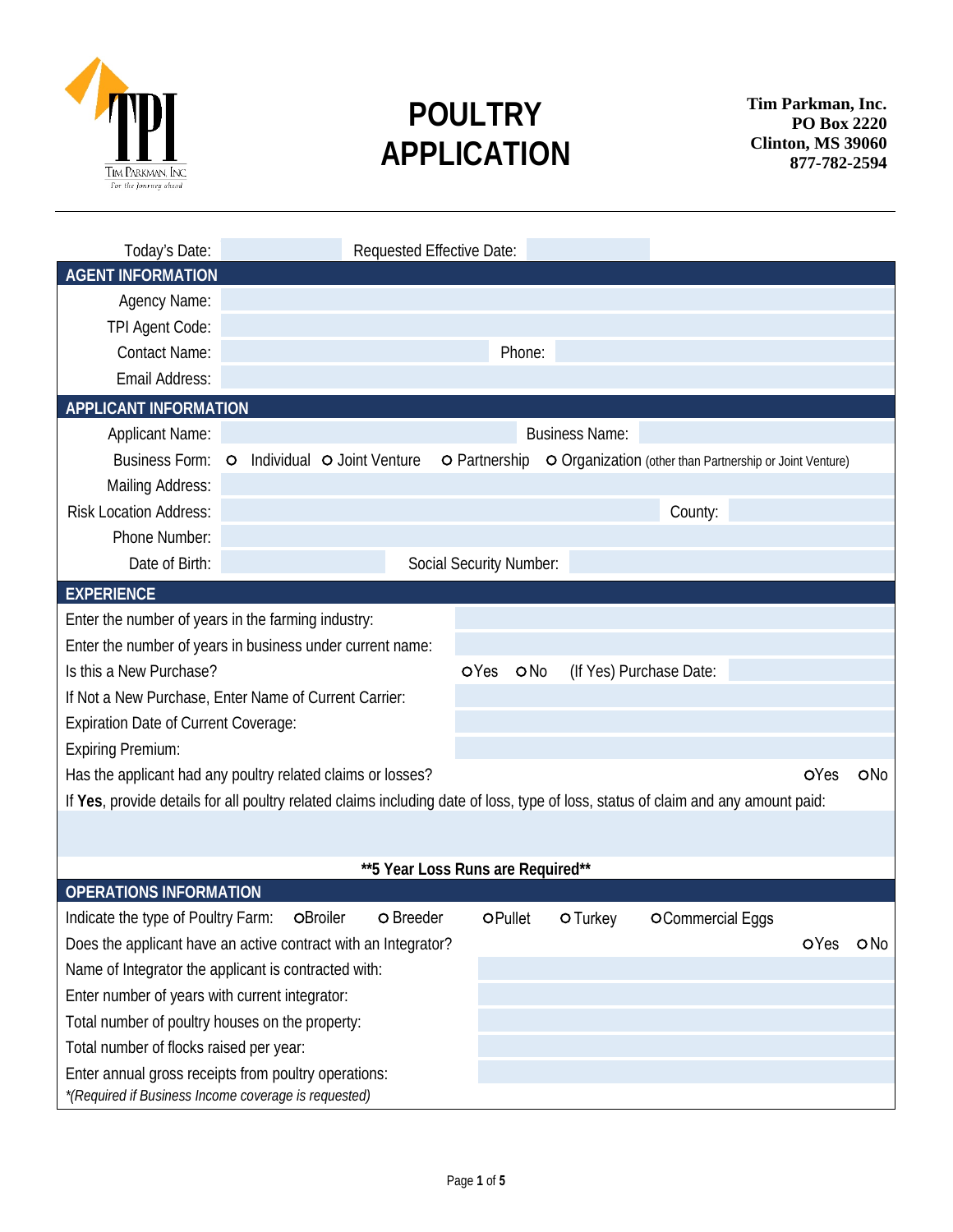| <b>GENERAL INFORMATION</b>                                                                      |                                                                         |             |                 |
|-------------------------------------------------------------------------------------------------|-------------------------------------------------------------------------|-------------|-----------------|
| Is the controller capable of remote contact in emergency situations?                            |                                                                         | OYes        | ONo             |
| Do controllers have surge protection?                                                           |                                                                         | OYes        | ONo             |
| Were confinement houses built by a licensed contractor?                                         |                                                                         | OYes        | <b>ONo</b>      |
| Do houses show any sign of structural defect inside or outside?                                 |                                                                         | OYes        | ON <sub>0</sub> |
| Do houses have any existing or unrepaired damage?                                               |                                                                         | OYes        | <b>ONo</b>      |
| Are there any burn piles within 100ft of any building on the premises?                          |                                                                         | OYes        | ONo             |
| Is there a program in place for rodent control?                                                 |                                                                         | OYes        | ONo             |
| Are there any trees within 50 feet of any confinement house?                                    |                                                                         | OYes        | ONo             |
| Generator(s) tested at least monthly under load conditions?                                     |                                                                         | OYes        | ONo             |
| Are confinement houses connected by a common room or covered walk-way?                          |                                                                         | OYes        | ONo             |
| Any buildings proposed for coverage used in part or whole for hay storage?                      |                                                                         | OYes        | ONo             |
| Are there any buildings used for hay storage within 100 feet of a confinement house?            |                                                                         | OYes        | ONo             |
| Are heaters equipped with heat shields?                                                         |                                                                         | OYes        | ONo             |
| Describe heat source used in confinement houses:                                                |                                                                         |             |                 |
| Have confinement houses been inspected by a licensed electrician within the previous 3 years?   |                                                                         | OYes        | <b>ONo</b>      |
| If No, enter date of last electrical inspection:                                                |                                                                         |             |                 |
| Is there an incinerator in use?                                                                 |                                                                         | OYes        | ONo             |
| If Yes, distance from confinement houses:                                                       |                                                                         |             |                 |
| Does the applicant or caretaker live on the premises?                                           |                                                                         | OYes        | ONo             |
| If No, travel distance to farm:                                                                 |                                                                         |             |                 |
| <b>BUILDING UPDATE INFORMATION</b>                                                              |                                                                         |             |                 |
| Has the electrical wiring in confinement houses been updated?                                   |                                                                         | OYes        | ONo             |
| If Yes, provide the year of last electrical update:                                             |                                                                         |             |                 |
| Do all electrical outlets have covers?                                                          |                                                                         | OYes        | ONo             |
| Does the roof on any poultry confinement house show signs of rust, bowing, sagging or collapse? |                                                                         | OYes        | ONo             |
| Describe any other updates to the confinement houses:                                           |                                                                         |             |                 |
|                                                                                                 |                                                                         |             |                 |
|                                                                                                 |                                                                         |             |                 |
| <b>PREMISES INFORMATION</b>                                                                     |                                                                         |             |                 |
| Indicate number of acres for this risk location:                                                |                                                                         |             |                 |
| Number of Dwellings on the premises:                                                            |                                                                         |             |                 |
| Indicate Type of Dwellings:                                                                     | <b>OTenant</b><br><b>Downer</b>                                         |             |                 |
| If Tenant occupied indicate number of families:                                                 | $\square$ Single Family $\square$ 2 Family $\square$ More than 2 Family |             |                 |
| (if tenant) Are smoke detectors operational and regularly maintained?                           |                                                                         | oYes        | O No            |
|                                                                                                 |                                                                         |             |                 |
| Any 'Agritainment' held or allowed on the farm premises?                                        |                                                                         | <b>OYes</b> | ONo             |
| Is there a swimming pool on the premises?                                                       |                                                                         | OYes        | $O$ No          |
| Any farming operations on the premises other than poultry?                                      |                                                                         | <b>OYes</b> | $O$ No          |
| If Yes, please explain:                                                                         |                                                                         |             |                 |
| Any commercial business conducted on the premises other than farming?                           |                                                                         | OYes        | $O$ No          |
| If Yes, please explain:                                                                         |                                                                         |             |                 |
| Any liability claims or losses in the past five years?                                          |                                                                         | OYes        | $O$ No          |
| If Yes, please explain:                                                                         |                                                                         |             |                 |
| Any current or pending liability claims, losses or litigation?                                  |                                                                         | OYes        | $O$ No          |
| If Yes, please explain:                                                                         |                                                                         |             |                 |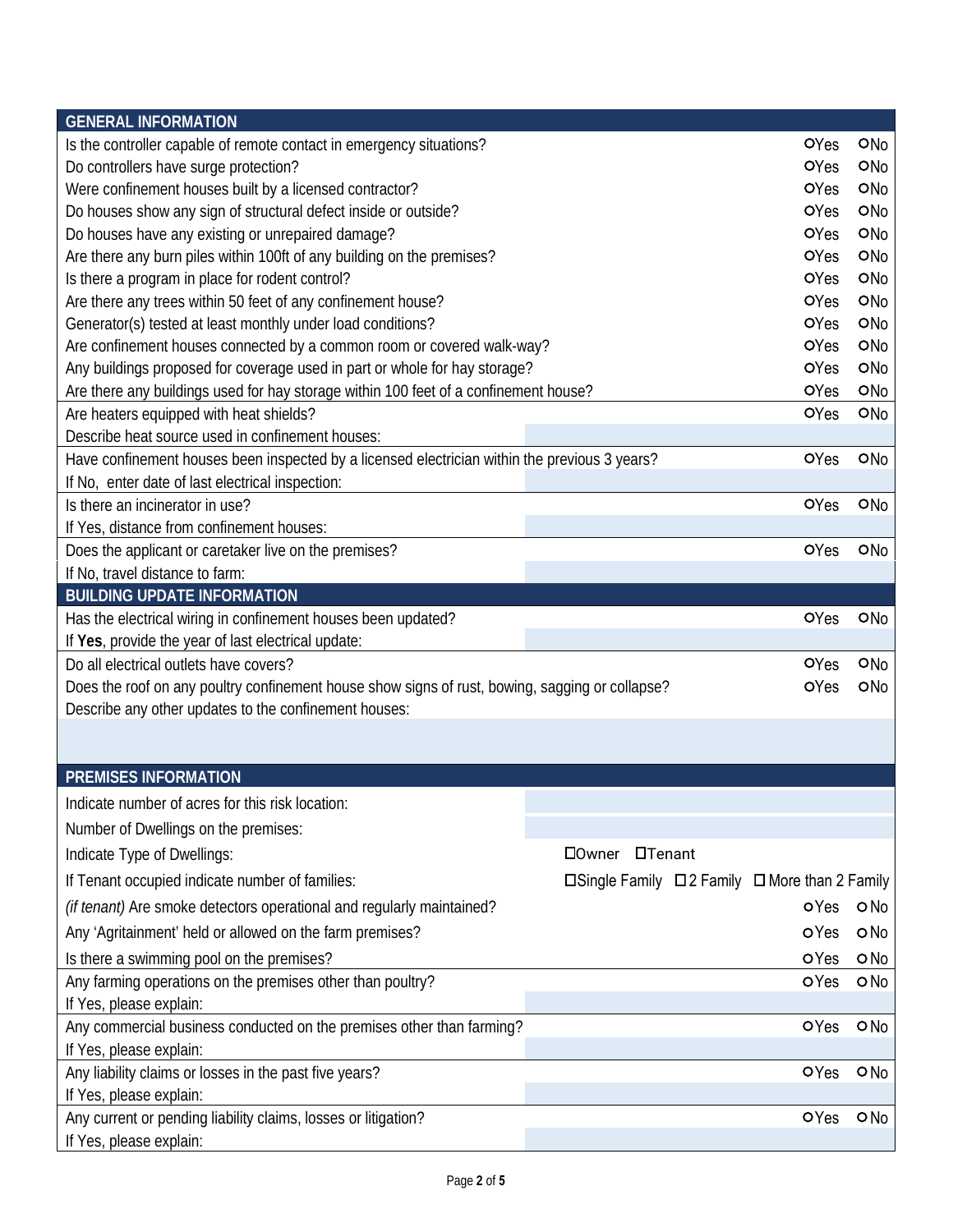| <b>UNDERWRITING DISCLAIMER</b>                                                                                                                                                                                                                                                                                                                                                                                                                                                                                                                                                                                                                                                                                                                                                           |  |  |  |  |  |  |  |  |
|------------------------------------------------------------------------------------------------------------------------------------------------------------------------------------------------------------------------------------------------------------------------------------------------------------------------------------------------------------------------------------------------------------------------------------------------------------------------------------------------------------------------------------------------------------------------------------------------------------------------------------------------------------------------------------------------------------------------------------------------------------------------------------------|--|--|--|--|--|--|--|--|
| Please read to applicant: As part of our underwriting process, we may order consumer reports relating to loss and credit history. Upon<br>request, we will provide you with the name, address and telephone number of the third party consumer reporting agency from which<br>we obtain such reports.                                                                                                                                                                                                                                                                                                                                                                                                                                                                                    |  |  |  |  |  |  |  |  |
| Does the applicant give us permission to run reports as part of our underwriting process?<br>OYes<br>ONo                                                                                                                                                                                                                                                                                                                                                                                                                                                                                                                                                                                                                                                                                 |  |  |  |  |  |  |  |  |
| Notice of Insurance Information Practices<br>Personal information about you, including information from a credit report, may be collected from persons other than you in connection<br>with this application for insurance and subsequent policy renewals. Such information as well as other personal and privileged<br>information collected by us or our agents may in certain circumstances be disclosed to third parties without your authorization. You<br>have the right to review your personal information in our files and can request correction of any inaccuracies. A more detailed<br>description of your rights and our practices regarding such information is available upon request. Contact your agent or broker for<br>instructions on how to submit a request to us. |  |  |  |  |  |  |  |  |
| <b>FRAUD WARNING</b>                                                                                                                                                                                                                                                                                                                                                                                                                                                                                                                                                                                                                                                                                                                                                                     |  |  |  |  |  |  |  |  |
| Any person who knowingly presents a false or fraudulent claim for payment of a loss or benefit or who knowingly presents false<br>information in an application for insurance is guilty of a crime and may be subject to restitution fines or confinement in prison, or any<br>combination thereof.                                                                                                                                                                                                                                                                                                                                                                                                                                                                                      |  |  |  |  |  |  |  |  |
| <b>DECLARATION</b>                                                                                                                                                                                                                                                                                                                                                                                                                                                                                                                                                                                                                                                                                                                                                                       |  |  |  |  |  |  |  |  |
| I certify that the statements made herein are true and accurate to the best of my knowledge. I agree that any intentional concealment,<br>false statements, omission or misrepresentation of any material fact may lead to cancellation of my policy or denial of a claim.                                                                                                                                                                                                                                                                                                                                                                                                                                                                                                               |  |  |  |  |  |  |  |  |
|                                                                                                                                                                                                                                                                                                                                                                                                                                                                                                                                                                                                                                                                                                                                                                                          |  |  |  |  |  |  |  |  |
| Applicant's Signature:<br>Date:                                                                                                                                                                                                                                                                                                                                                                                                                                                                                                                                                                                                                                                                                                                                                          |  |  |  |  |  |  |  |  |
|                                                                                                                                                                                                                                                                                                                                                                                                                                                                                                                                                                                                                                                                                                                                                                                          |  |  |  |  |  |  |  |  |
| Producer's Signature:<br>Date:                                                                                                                                                                                                                                                                                                                                                                                                                                                                                                                                                                                                                                                                                                                                                           |  |  |  |  |  |  |  |  |

Email Application To: [quotes@tpi-insurance.com](mailto:quotes@tpi-insurance.com)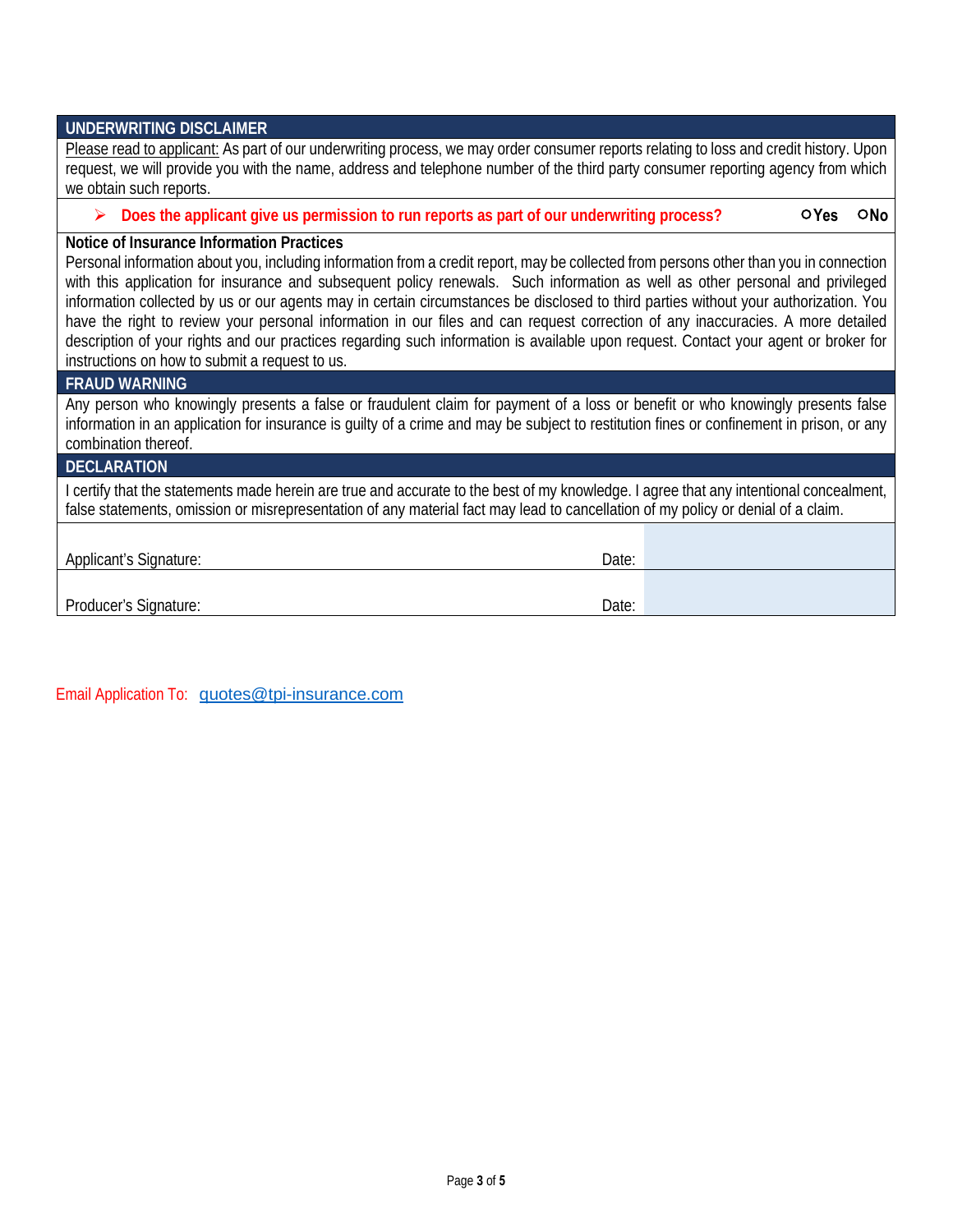# **COVERAGE INFORMATION** Enter coverage information below for Buildings and Equipment to be covered at this location.

| LOCation<br>Address: | ITNT. | SHUY. | NIC <sup>'</sup> | <b>bhm</b> | $\sim$<br>Uar<br>Jtch<br>:hYVMcC |
|----------------------|-------|-------|------------------|------------|----------------------------------|
|                      |       |       |                  |            | . .                              |

### **Poultry Confinement Houses and Other Buildings**

| Bld# | Description | <b>Coverage Amount</b><br>(Include Feed Bins)                                                                                                 | Valuation<br>Year<br>Dimensions<br><b>Business</b><br>Causes of<br><b>ACV/RC</b><br><b>Built</b><br><b>Income Limit</b><br>(Length & Width)<br>Loss |  |  |  |  | <b>Trusses &amp; Post</b><br>Construction | Floor<br>Construction | Last<br>Mechanical<br>Update | Screwed<br>Down Roof | <b>Wiring in</b><br>Conduit | Drop Down<br>Ceiling |
|------|-------------|-----------------------------------------------------------------------------------------------------------------------------------------------|-----------------------------------------------------------------------------------------------------------------------------------------------------|--|--|--|--|-------------------------------------------|-----------------------|------------------------------|----------------------|-----------------------------|----------------------|
|      |             |                                                                                                                                               |                                                                                                                                                     |  |  |  |  |                                           |                       |                              |                      |                             |                      |
|      |             |                                                                                                                                               |                                                                                                                                                     |  |  |  |  |                                           |                       |                              |                      |                             |                      |
|      |             |                                                                                                                                               |                                                                                                                                                     |  |  |  |  |                                           |                       |                              |                      |                             |                      |
|      |             |                                                                                                                                               |                                                                                                                                                     |  |  |  |  |                                           |                       |                              |                      |                             |                      |
|      |             |                                                                                                                                               |                                                                                                                                                     |  |  |  |  |                                           |                       |                              |                      |                             |                      |
|      |             |                                                                                                                                               |                                                                                                                                                     |  |  |  |  |                                           |                       |                              |                      |                             |                      |
|      |             |                                                                                                                                               |                                                                                                                                                     |  |  |  |  |                                           |                       |                              |                      |                             |                      |
|      |             |                                                                                                                                               |                                                                                                                                                     |  |  |  |  |                                           |                       |                              |                      |                             |                      |
|      |             |                                                                                                                                               |                                                                                                                                                     |  |  |  |  |                                           |                       |                              |                      |                             |                      |
|      |             |                                                                                                                                               |                                                                                                                                                     |  |  |  |  |                                           |                       |                              |                      |                             |                      |
|      |             | Eligible Buildings: Broiler, Breeder, Turkey, Commercial Eggs, and Pullet Houses, Equipment Sheds, Litter Sheds, Compost Sheds, Shop, Office; |                                                                                                                                                     |  |  |  |  |                                           |                       |                              |                      | *NO HAY STORAGE             |                      |

#### **Scheduled Equipment – Inland Marine** (Generators/Tractors)

| Item $#$                            | Description (Make & Model) | Serial # | Coverage Amount |  |  |  |  |  |  |  |
|-------------------------------------|----------------------------|----------|-----------------|--|--|--|--|--|--|--|
|                                     |                            |          |                 |  |  |  |  |  |  |  |
|                                     |                            |          |                 |  |  |  |  |  |  |  |
|                                     |                            |          |                 |  |  |  |  |  |  |  |
|                                     |                            |          |                 |  |  |  |  |  |  |  |
|                                     |                            |          |                 |  |  |  |  |  |  |  |
| <b>Valuation: Actual Cash Value</b> |                            |          |                 |  |  |  |  |  |  |  |

#### **Premises Liability**

| <b>Select Limit:</b>         |  | $\bigcirc$ \$ 1,000,000 / \$2,000,000<br>$O$ \$ 500,000 / \$1,000,000 |
|------------------------------|--|-----------------------------------------------------------------------|
|                              |  |                                                                       |
| Enter total number of acres: |  |                                                                       |

## **Additional Interest – Mortgagee/Loss Payee**

|               | ິ<br>-                             |
|---------------|------------------------------------|
| Building #    | Additional Interest Name & Address |
|               |                                    |
|               |                                    |
|               |                                    |
|               |                                    |
| Equipment ¥Ya | Additional Interest Name & Address |
|               |                                    |
|               |                                    |
|               |                                    |
|               |                                    |
|               |                                    |

#### **Notes/Remarks:**